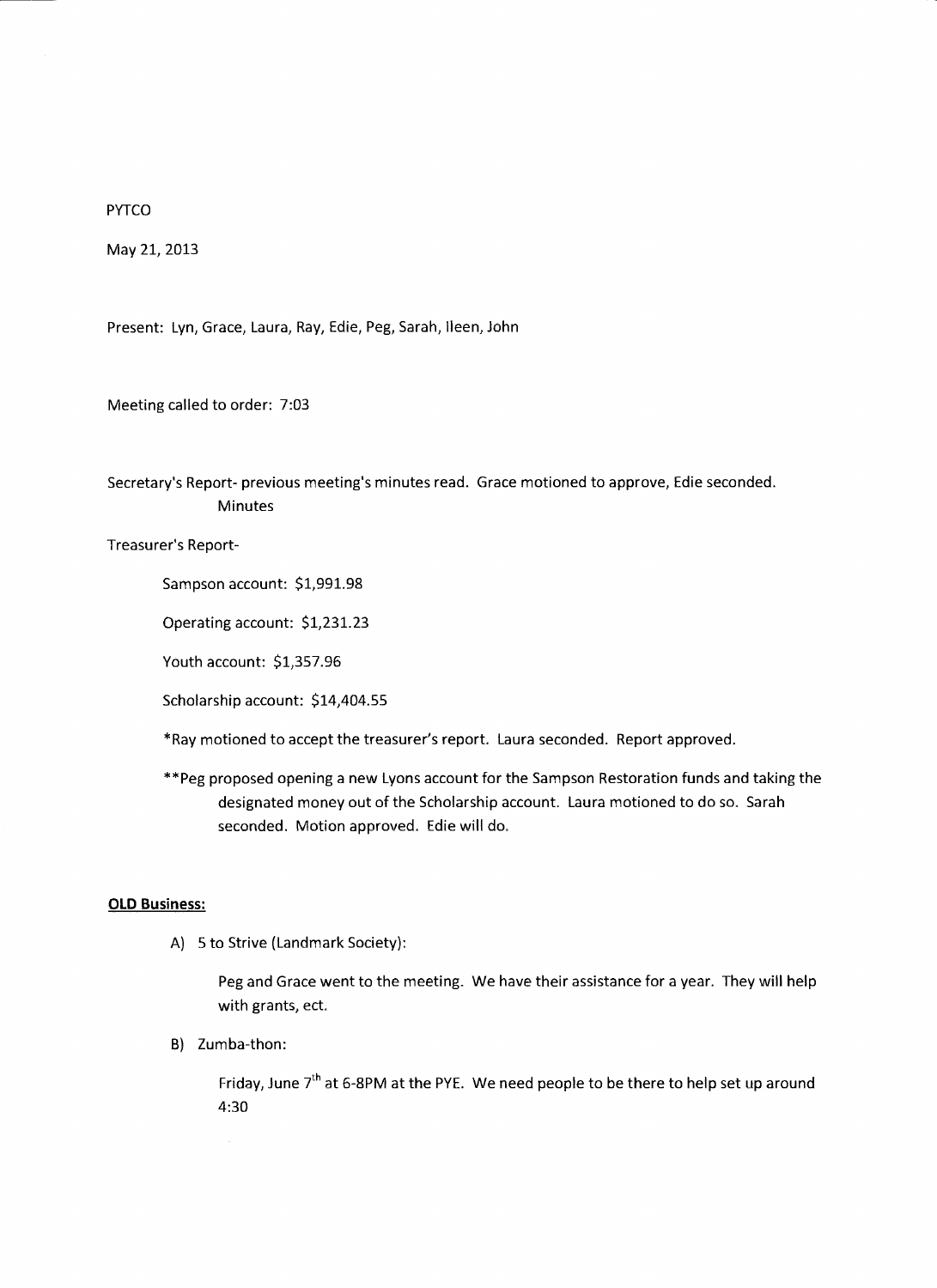C) Sampson open house:

The first weekend was a success! It was open from 9:30 AM- Noon, and there was a steady flow of people. Everyone took fliers and donated \$1 or more. This coming weekend Karen and Dean will be there for the Saturday opening and Edie and Grace will be there for the Sunday opening. Shane and Jason are scheduled to be there for the 8<sup>th</sup> and  $9<sup>th</sup>$ .

D) Summer:

Youth- letters are going home this week.

Sweeny- auditions will be May  $26<sup>th</sup>$ .

E) Ohio trip:

(pink sheet) This is a 3 day trip, from Oct.  $4^{th}$ -6<sup>th</sup> (Friday-Sunday). Karen will check dates and will get an estimated cost. We may be able to see a show when we are there.

## **NEW BUSINESS:**

A) Scholarship:

This year the scholarship will be given to Chelsea Strong. Grace will go to the award ceremony on June  $3^{rd}$  to present it to her.

B) Cruising Night:

June 14<sup>th</sup> from 5-9PM; We will be there to advertise Sweeny Todd. Grace will email the cast to ask them to help

Next meeting- June 25 @7PM

Meeting adjourned 7:44